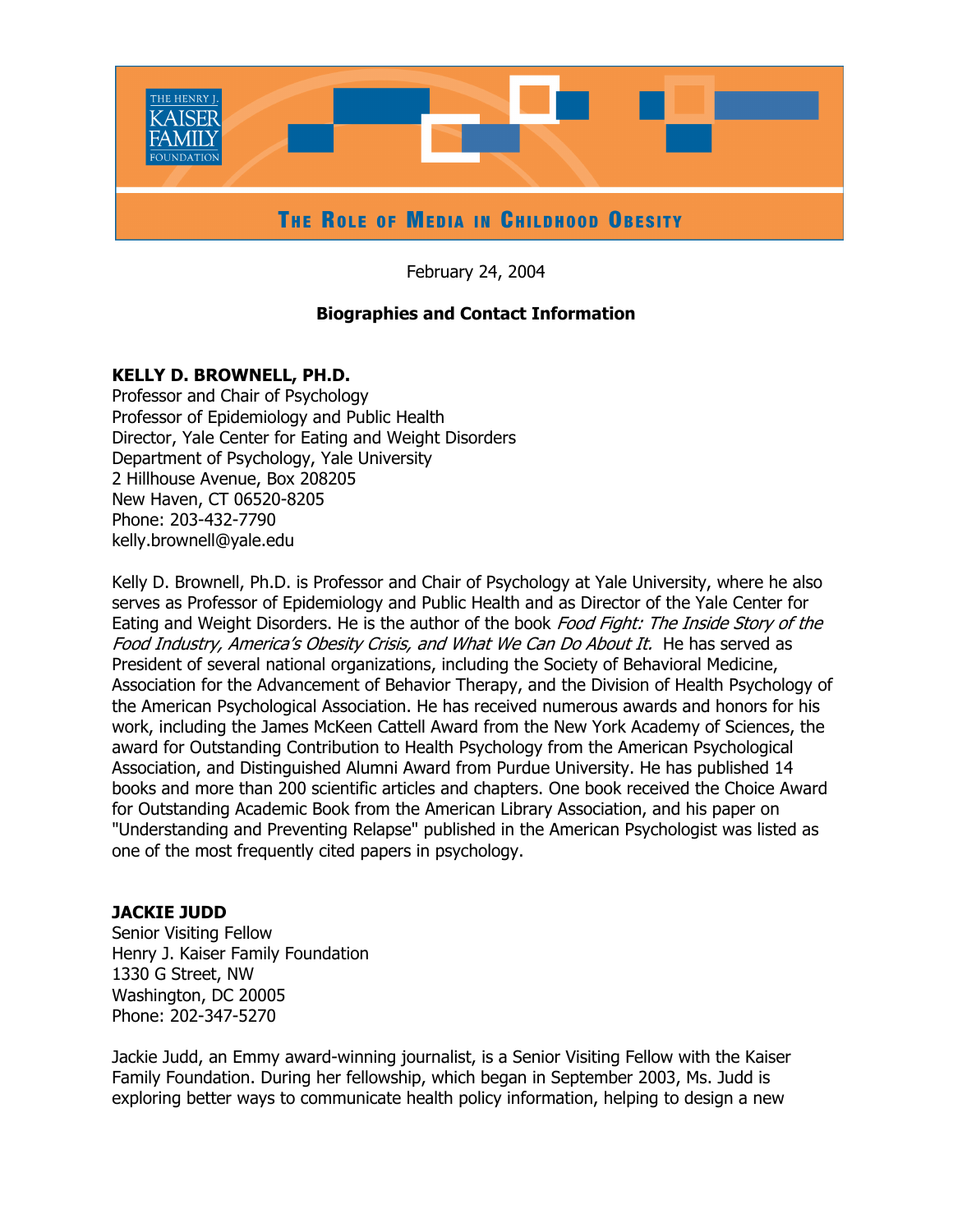initiative to educate journalists from around the world about public health issues including HIV/AIDS, and helping the foundation and other non-profit organizations utilize the Foundation's broadcast and webcast studio and Barbara Jordan Conference Center in its new Washington, DC, building.

Ms. Judd joined ABC News in 1987, and in 1994 was named special assignments correspondent. She provided reports for "World News Tonight with Peter Jennings," "Nightline" and "Good Morning America." She is a former news anchor for National Public Radio's "Morning Edition" and weekend news anchor for "All Things Considered" and a former CBS News Radio correspondent. Her honors include a National Endowment for the Humanities Fellowship in political history at the University of California at Santa Barbara; several Emmy Awards; an Edward R. Murrow Award; the Joan Barone Award; a commendation from Women in Radio and Television for a series on women's health issues; an Emmy for "Nightline's" coverage of Iraq's invasion of Kuwait; and an Overseas Press Club Citation of Excellence for her piece on the Czechoslovakian secret police. She received a bachelor's degree from American University in 1974.

## **DALE KUNKEL, PH.D.**

Director, UCSB Washington Center Professor, Communication University of California, Santa Barbara 1608 Rhode Island Avenue, NW, 3rd Floor Washington, DC 20036 Phone: 202-974-6372 kunkel@comm.ucsb.edu

Dr. Dale Kunkel, Ph.D. is a Professor of Communication at the University of California, Santa Barbara. He is currently serving as Director of the UCSB Washington Center. He studies children and media issues from several diverse perspectives, including research on the effects of television as well as assessments of media industry content and practices. He received a Congressional Science Fellowship from the Society for Research in Child Development in 1984- 85. His research emphasizes children's media policy concerns, and he has testified at hearings before the U.S. Senate, the U.S. House of Representatives, and the Federal Communications Commission. From 1994 to 1998, Dr. Kunkel worked as a principal investigator on the National Television Violence Study, examining the risks associated with different types of violent portrayals on television. More recently, he has completed research examining the television industry's V-chip program ratings, as well as several studies assessing the nature of sexual socialization messages contained in entertainment television.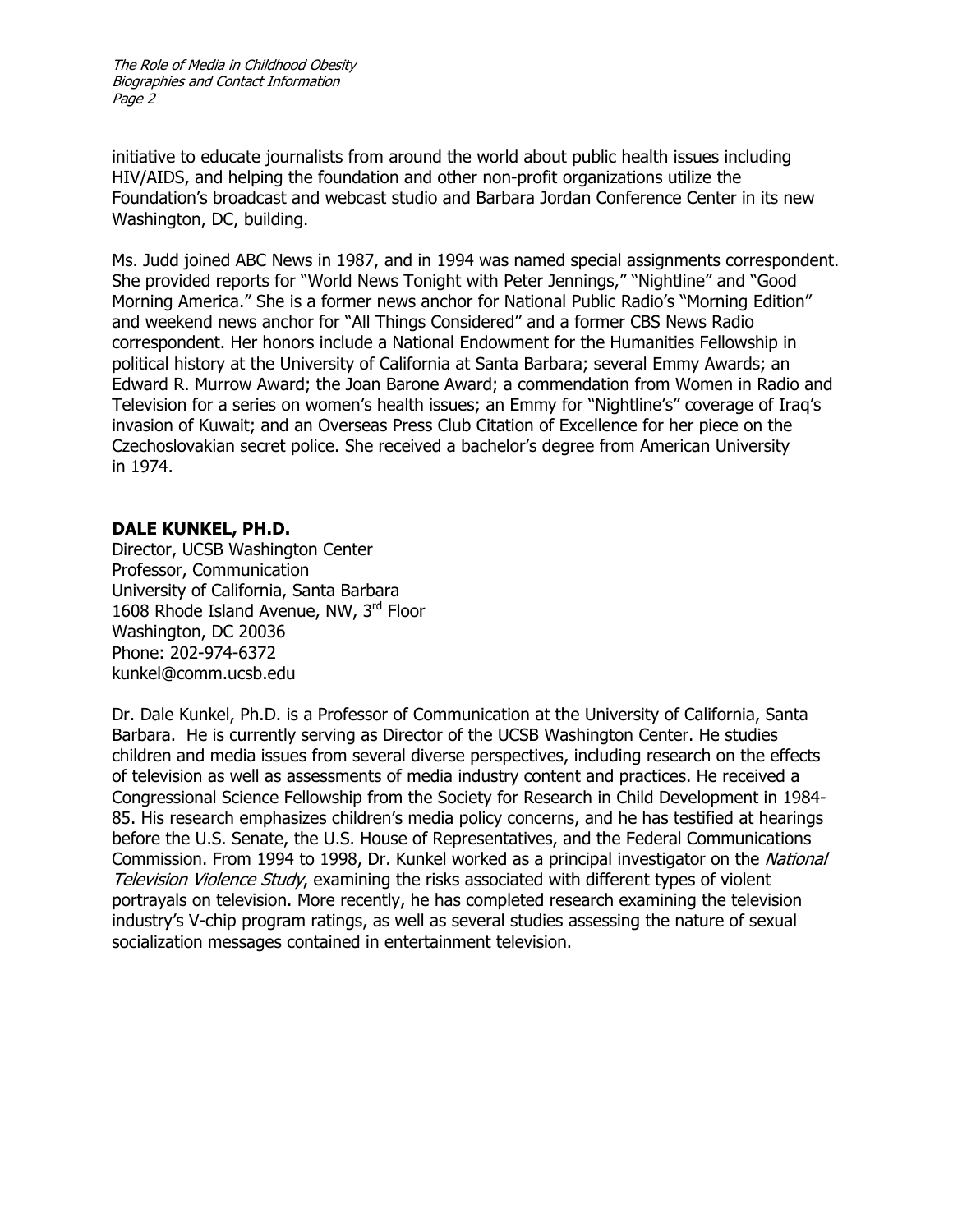## **WILLIAM MACLEOD, J.D.**

Collier Shannon Scott, PLLC Washington Harbour, Suite 400 3050 K Street, NW Washington, DC 20007-5108 Phone: 202-342-8400 wmacleod@colliershannon.com

Bill MacLeod served as Director of the Bureau of Consumer Protection of the Federal Trade Commission (FTC) from 1986 to 1990. He currently heads the competition practice in the law firm of Collier Shannon Scott in Washington, D.C., where he represents the Grocery Manufacturers of America, among others. As Bureau Director at the FTC, he was the chief federal prosecutor of deceptive advertising. His tenure at the Bureau was marked by cases involving advertising campaigns for food, drugs, computers, appliances and automobiles. MacLeod began his public service in 1982, as attorney adviser for FTC Chairman James C. Miller, III, who later became Director of the Office of Management and Budget. In 1983, he was named director of the Federal Trade Commission's Chicago Regional Office and was put in charge of antitrust and consumer protection enforcement in seven Midwestern states. A native of Chicago, Illinois, MacLeod is an honors graduate of Ripon College, did graduate work in economics at the University of Virginia and received his J.D. with honors from the University of Miami. He is a member of the American Bar Association where he is a member of the Council of the Antitrust Section.

#### **PATTI MILLER, M.A.**

Director, Children & the Media Program Children Now 1212 Broadway, Suite 530 Oakland, CA 94612-1807 Phone: 510-763-2444 ext.105 pmiller@childrennow.org

Patti Miller is the director of the Children & the Media Program at Children Now, a national research and advocacy organization. She oversees independent research projects on children and the media and monitors public policy development in the communications field as it affects children. Her areas of expertise include: children's media policy, prime time television diversity, children's programming, gender and media, and representations of youth in the news. She has testified before the Federal Communications Commission on media consolidation and children's programming, as well as the potential impacts of digital television on youth.

Prior to joining Children Now, Ms. Miller worked as a project manager at a San Francisco-based research firm, evaluating children's educational programs for PBS. She also spent several years working in research and production for CBS News in Washington D.C. Ms. Miller holds a master's degree in social sciences in education from Stanford University and is a Phi Beta Kappa graduate of the University of California at Berkeley with a degree in mass communications.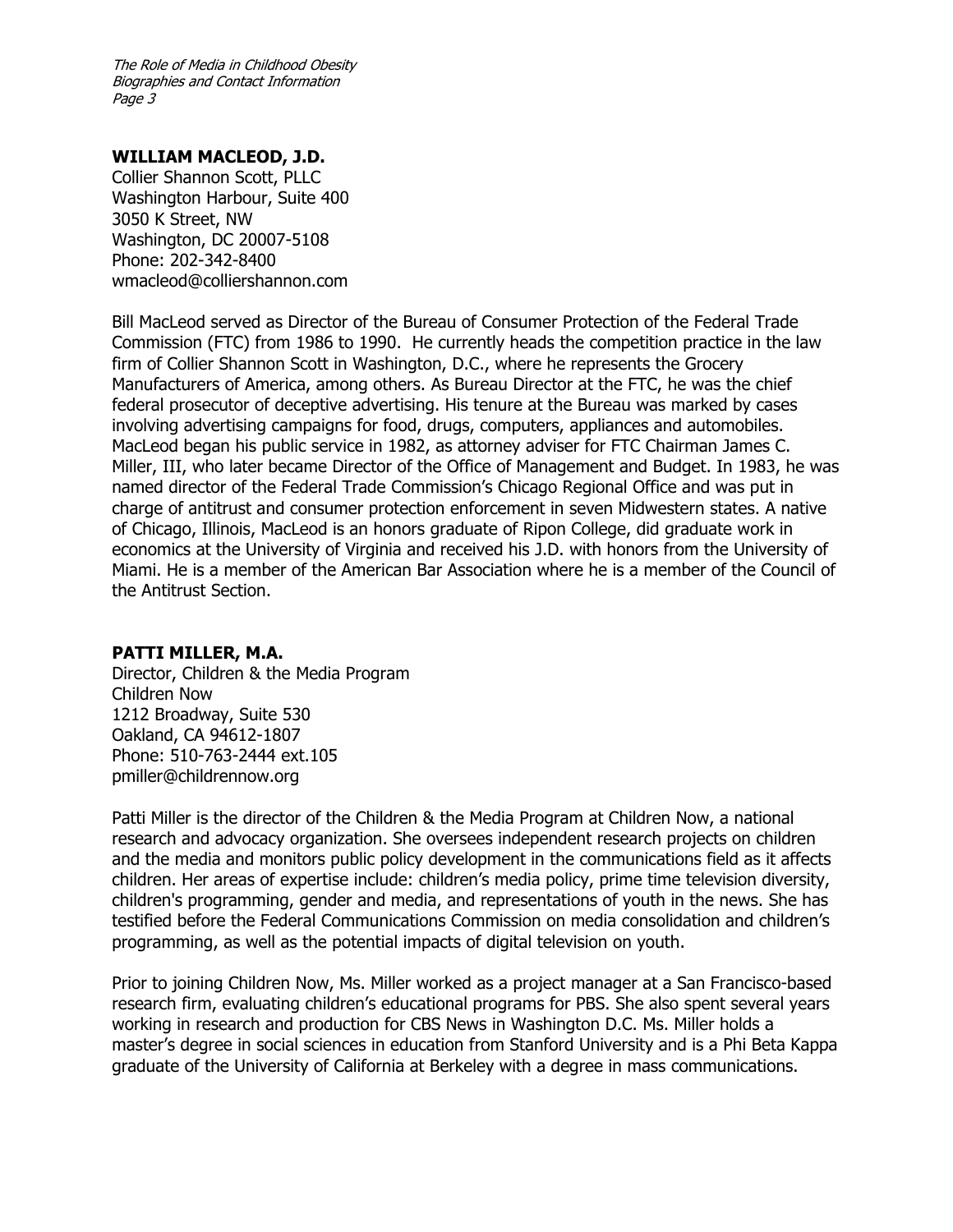### **VICTORIA RIDEOUT, M.A.**

Vice President Director, Program for the Study of Entertainment Media and Health Henry J. Kaiser Family Foundation 2400 Sand Hill Road Menlo Park, CA 94025 Phone: 650-854-9400 vrideout@kff.org

Victoria Rideout is a vice president of the Kaiser Family Foundation and director of the Foundation's Program for the Study of Entertainment Media and Health. At the Foundation, Ms. Rideout developed and launched public education campaigns with several television networks, including MTV, BET and UPN. The public service ads and full-length programming she helped develop have received numerous awards, including a national Emmy Award for best public service announcement, a Cine Golden Eagle award, the Academy of Television Arts and Sciences' Ribbon of Hope Award, and several Telly and Aegis Awards for advertising. Ms. Rideout currently oversees the Foundation's research agenda on the impact of entertainment media on health. She has directed numerous media-related studies on topics such as children's media use, sexual content on television, the V-Chip, teens and the Internet, and the impact on viewers of health information on TV. Ms. Rideout also has fifteen years of experience as a senior policy adviser and speechwriter to numerous government officeholders and political candidates. She graduated with honors from Harvard University and has a Masters Degree in American History from Syracuse University.

## **THOMAS ROBINSON, M.D., M.P.H.**

Associate Professor of Pediatrics and of Medicine Stanford Prevention Research Center Stanford University School of Medicine Hoover Pavilion, Room N229 211 Quarry Drive, Stanford, CA 94305-5705 Phone: 650-723-5331 Tom.Robinson@stanford.edu

Thomas Robinson, M.D., M.P.H. is an Associate Professor of Pediatrics and of Medicine, in the Division of General Pediatrics and the Stanford Prevention Research Center at Stanford University School of Medicine. Dr. Robinson's research focuses on the development and evaluation of health promotion and disease prevention interventions for children and adolescents. His research is largely experimental, conducting school-, family- and communitybased randomized controlled trials to test the efficacy and/or effectiveness of theory-driven behavioral and environmental interventions to prevent obesity, eating disorders, inactivity, diabetes, smoking and aggression, and to demonstrate causal associations between hypothesized risk factors and health outcomes.

Robinson's research is published widely in the peer-reviewed scientific literature. He received both his B.S. and M.D. from Stanford University and his M.P.H. in Maternal and Child Health from the University of California, Berkeley. Robinson joined the faculty at Stanford in 1993, was appointed Assistant Professor in 1996, and promoted to Associate Professor with tenure in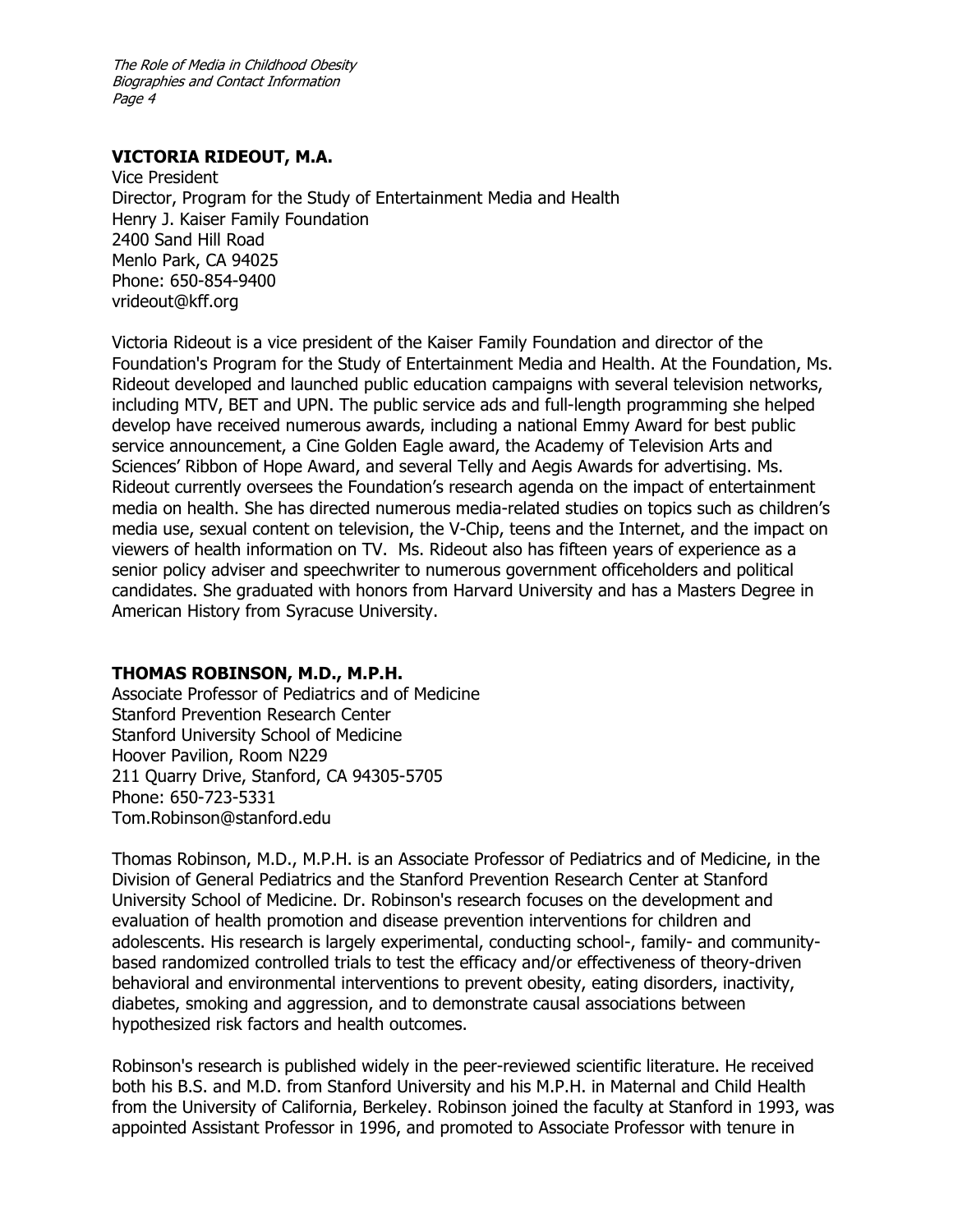2003. He is currently the recipient of a Robert Wood Johnson Foundation Generalist Physician Faculty Scholar Award, a member of the Institute of Medicine's Committee on Prevention of Obesity in Children and Adolescents, a member of the American Academy of Pediatrics Task Force on Obesity, and is Principal Investigator on numerous prevention studies funded by the National Institutes of Health. Dr. Robinson also practices General Pediatrics and directs the Pediatric Weight Control Program at Lucile Packard Children's Hospital at Stanford.

# **MARVA SMALLS, M.A.**

Executive Vice President of Public Affairs Chief of Staff, Nickelodeon, Nick at Nite, TV Land, Noggin, Spike TV Nickelodeon 1515 Broadway,  $38<sup>th</sup>$  Floor New York, NY 10036 Phone: 212-258-7602 marva.smalls@nick.com

Marva Smalls is Executive Vice President of Public Affairs and Chief of Staff for Nickelodeon, Nick at Nite, TV Land, Noggin and Spike TV. As Chief of Staff, Smalls is the chief administrative officer for the networks and their ancillary businesses, coordinating and directing financial resources, personnel and facilities for their New York, Los Angeles, Orlando and international offices. Smalls also manages and oversees meetings of the company's Executive Team, a strategic planning group comprised of the senior executives in charge of each network and line of business.

An established veteran in the public sector, Smalls oversees all of the pro-social and corporate responsibility initiatives for the networks and their relationships with advocates, government officials, educators, non-profit organizations and trade associations. Most recently, she helped launch Let's Just Play, a national multi-media campaign and grassroots effort with Boys & Girls Clubs of America to get kids more physically active and encourage more positive, healthy and playful lifestyles. She also spearheaded The Big Help, which, for more than nine years, encouraged and empowered more than 40 million kids to pledge more than 380 million hours of volunteer service to their communities.

Smalls has a Master's Degree in Public Administration and a Bachelor's Degree from the University of South Carolina. She serves on numerous boards of directors including the National Council for Families and Television, the Children Affected by AIDS Foundation, and Big Brothers - Big Sisters of America. She is also an active member of the Executive Leadership Council, an organization representing the top African-Americans in corporate America. Smalls is a frequent speaker on the topics of empowerment and mentoring, and she has received numerous awards for her work with and support of community-based projects aimed at improving the quality of life for children.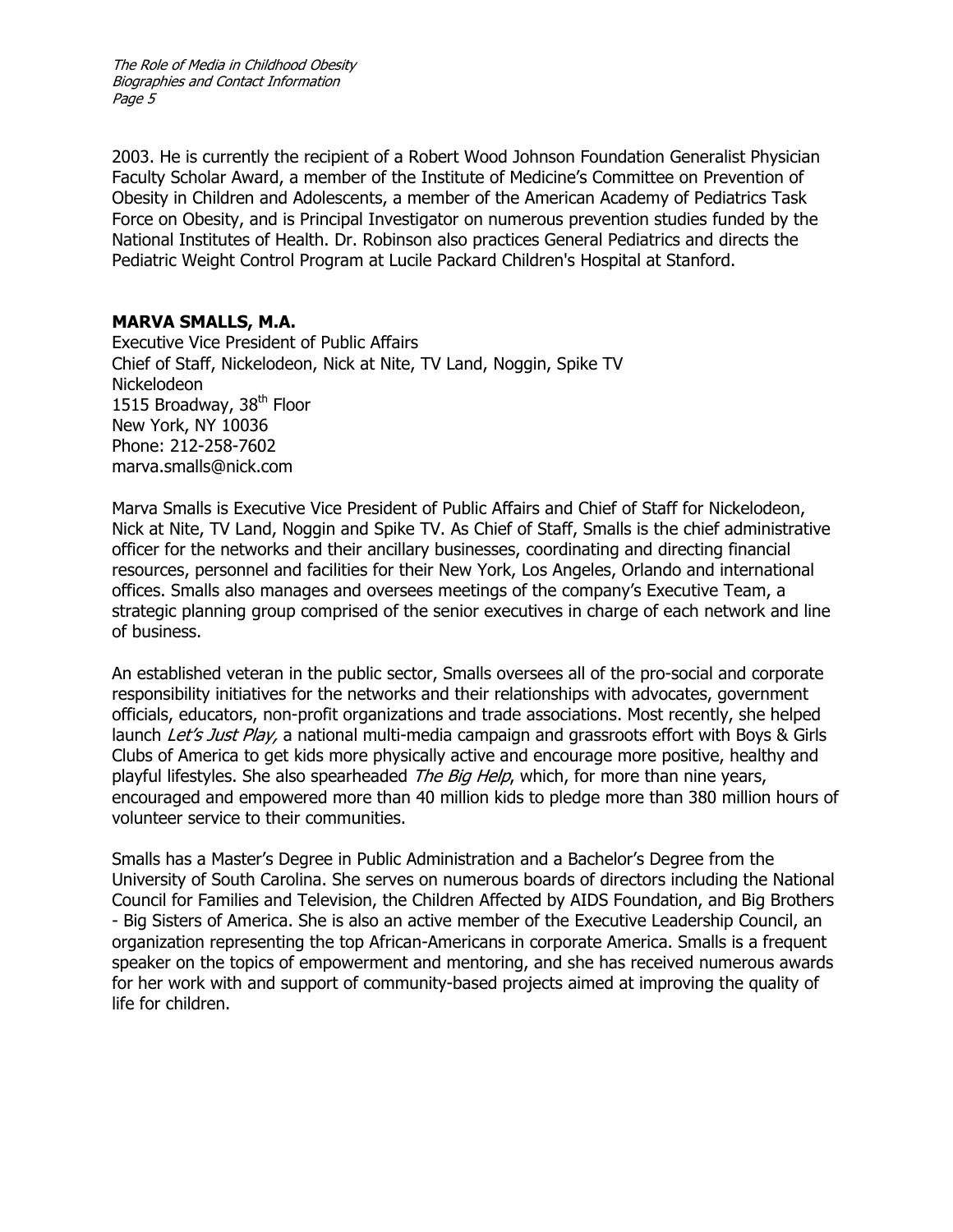### **ELIZABETH VANDEWATER, PH.D.**

Assistant Professor, Human Development Director, Center for Research on Interactive Technology University of Texas at Austin Gearing Hall 121 Austin, TX 78712 Phone: 512-475-6886 evandewater@mail.utexas.edu

Elizabeth Vandewater's research focuses on the family ecology of children's media use and how family contexts and electronic media intersect to influence children's development. She is the Director of the Center for Research on Interactive Technology, Television and Children (CRITC) at the University of Texas. She is a Principal Investigator on a project examining electronic media use and children's well-being in the Panel Study of Income Dynamics (PSID) Child Development Supplement (CDS), a large-scale representative longitudinal survey. She is also the recipient (along with colleagues at Georgetown, Northwestern, UCLA and UT-Austin) of an NSF center grant to found the Children's Digital Media Centers (CDMC). The CDMC unites a national community of scholars, researchers, educators, policy-makers, and industry professionals in a community whose goal is to improve the media environment in which children live and learn.

Dr. Vandewater specializes in survey research methodology and causal modeling with latent variables. Dr. Vandewater is currently an Assistant Professor in Human Development and Family Sciences in the Department of Human Ecology at the University of Texas at Austin, and also serves on the advisory board of the CDS at the University of Michigan's Institute for Social Research. She received her Ph.D. in Psychology from the University of Michigan in 1994.

## **ELLEN WARTELLA, PH.D.**

Dean of the College of Communication University of Texas at Austin Jones Communication Bldg., CMA 4.130 Austin, TX 78712 Phone: 512-471-5646 wartella@mail.utexas.edu

Ellen Wartella is the Dean of the College of Communication at the University of Texas at Austin. During her tenure as dean, the College of Communication has established numerous initiatives and programs, including the Telecommunications and Information Policy Institute; the Knight Center for Journalism in the Americas; and the Annette Strauss Institute for Civic Participation.

Dr. Wartella is an active scholar who has written and edited several books on mass media effects on children and is the co-principal investigator on a five-year, multi-site research project titled Children's Research Initiative: Children's Digital Media Centers, funded by the National Science Foundation. As a consultant to the Federal Communications Commission, Federal Trade Commission and Congressional investigations of children and television issues, she has been an advocate for better programming for children.